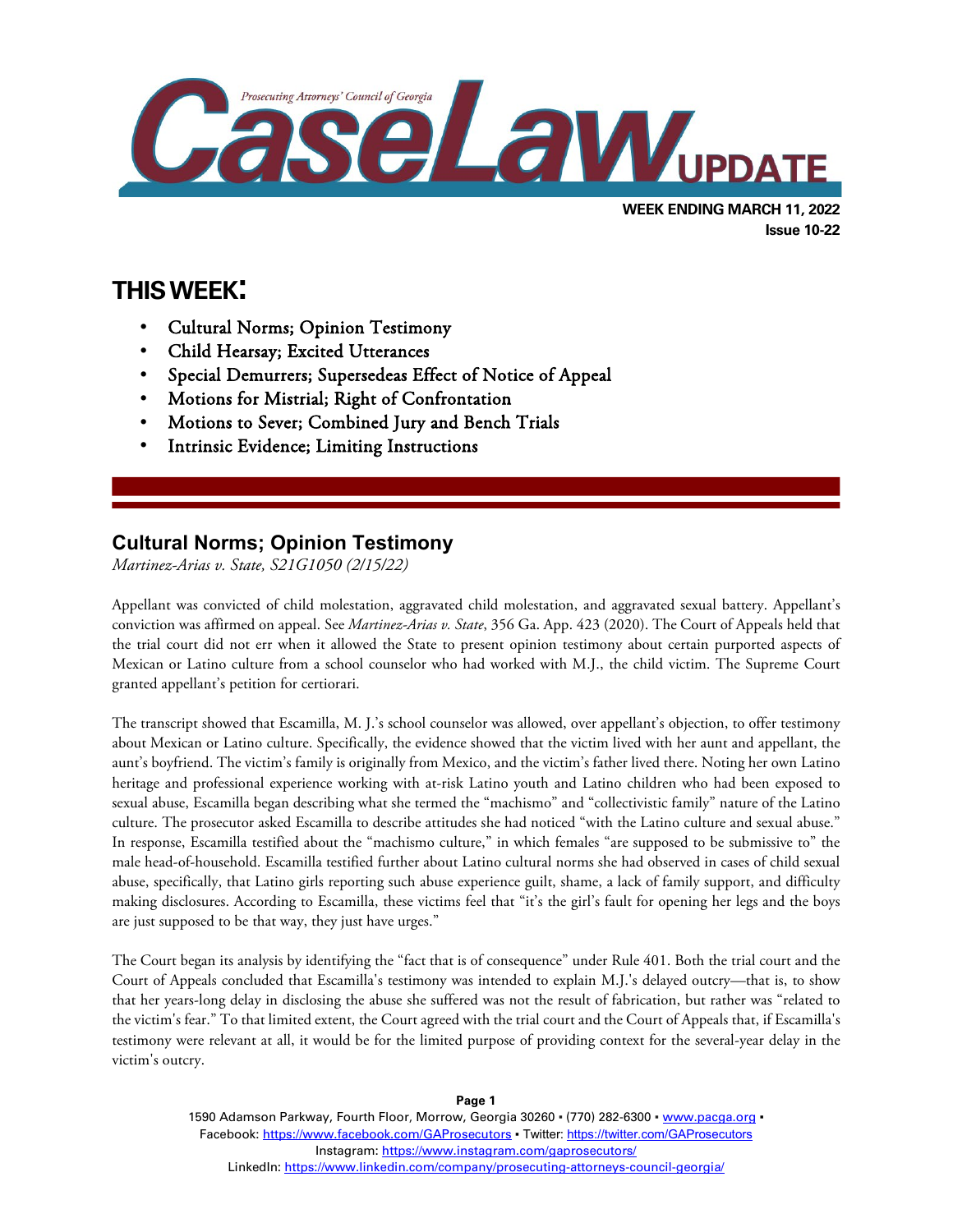

**Issue 10-22**

But, the Court stated, it reached a different conclusion about whether Escamilla's testimony about Mexican and Latino culture was relevant and concluded, it was not because it had no tendency to make the "fact of consequence"—the State's theory that M.J.'s delayed outcry was not the result of fabrication—any more probable or less probable than it would have been without the testimony. In other words, it indicated nothing at all about M.J.'s specific motivations about when and why she reported her abuse and provided no basis for the jury to make any reasonable inferences about M.J.'s behavior; the testimony bore no relationship to M.J. or her specific actions.

First, the Court found that Escamilla's testimony about the ethnic and cultural attitudes she had experienced was so broad and generalized that it could not say it would indicate to the jury whether those attitudes—even assuming for the sake of argument their accuracy—applied to the members of M.J.'s household. That was particularly true with respect to Escamilla's testimony about "collectivism" ("Latino culture is a collectivistic family") and "machismo" ("a lot of factor [sic] is the machismo") in Latino culture. Secondly, Escamilla's generalized comments such as "many times the mothers or the females are supposed to be submissive" and "another common trend or factor[ ] is the lack of sexual education" provided no basis for the jury to be able to determine the prevalence of those attitudes and whether the members of M.J.'s household shared them, again assuming only for the sake of argument that Escamilla's testimony was even accurate.

Furthermore, the Court found, neither M.J. nor any member of her household testified about their own ethnic or cultural identity, and it was not clear to the Court that, just because M.J. and at least some members of her household had lived in Mexico at some point or had family living in Mexico, the jury reasonably could infer that the generalized characterizations Escamilla offered about Mexican or Latino culture applied to M.J. or the members of her household living in Georgia. Given this lack of foundation, the Court stated that it could not see how a jury reasonably could infer from Escamilla's testimony that M.J.'s decision about the timing of her outcry—including that she allegedly suffered nearly three years of abuse before revealing it—was affected (let alone motivated) by the cultural attitudes Escamilla testified to having observed and studied.

Thus, the Court concluded, Escamilla's testimony about Mexican and Latino culture was not relevant to explain M.J.'s behavior because Escamilla's testimony shed no light on whether such generalized characterizations applied to M.J. or members of her household and did not make it more or less probable that M.J.'s delay in disclosing her abuse was a sign of fabrication. Accordingly, Escamilla's testimony did not meet the Rule 401 standard for relevance and was therefore inadmissible.

Finally, the Court cautioned that Georgia courts should assess the relevance of cultural or ethnic evidence based on the specific testimony in question and on the fact that such evidence is supposed to make more (or less) probable, viewing such evidence in the context of the record before the court in each particular case. Accordingly, the Court expressed no opinion as to whether testimony referencing culture or ethnicity—including testimony that potentially could invoke cultural or ethnic stereotypes (whether positive or negative)—ever could be relevant or admissible in other cases; it concluded only that Escamilla's testimony about Mexican or Latino culture, when considered in the context of the other evidence presented at appellant's trial, was not relevant and that the trial court abused its discretion by admitting it.

Nevertheless, in reviewing all the evidence presented against appellant, the Court found that the admission of the evidence was harmless, and no new trial was warranted. Consequently, although the trial court and the Court of Appeals erred when

#### 1590 Adamson Parkway, Fourth Floor, Morrow, Georgia 30260 · (770) 282-6300 · [www.pacga.org](http://www.pacga.org/) · Facebook:<https://www.facebook.com/GAProsecutors> . Twitter[: https://twitter.com/GAProsecutors](https://twitter.com/GAProsecutors) Instagram[: https://www.instagram.com/gaprosecutors/](https://www.instagram.com/gaprosecutors/) LinkedIn:<https://www.linkedin.com/company/prosecuting-attorneys-council-georgia/>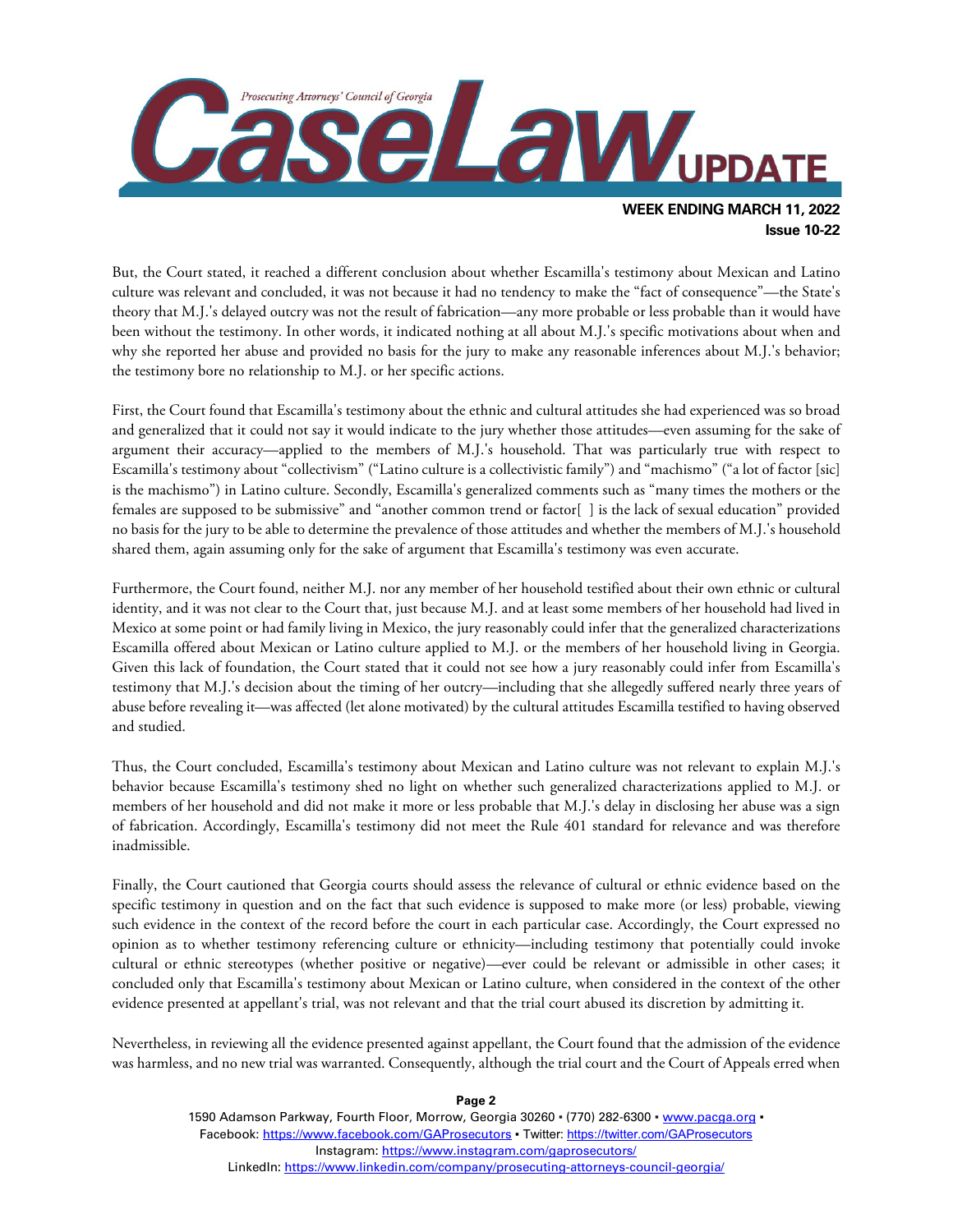

they held that Escamilla's testimony was relevant, because the Court of Appeals's ultimate judgment affirming appellant's convictions was correct, the Court affirmed.

### **Child Hearsay; Excited Utterances**

*Grier v. State, S21A1249 (2/15/22)*

Appellant was convicted of malice murder and other crimes in connection with the shooting death of his girlfriend, Bailey. The evidence showed that appellant lived with Bailey, her five-year-old daughter, J.F., and the couple's three-year-old daughter, A.G. The couple's relationship was tumultuous. Bailey told her aunt that she planned to break up with appellant. Three days later, appellant called 911 to report that Bailey had been shot. When officers and paramedics arrived, appellant and the children were in the unit, and Bailey was unconscious on the floor of the kitchen with a gunshot wound through her eye. Bailey's earrings and clumps of her hair were scattered around the living room, and there was a suitcase packed with men's clothing in the kitchen. In a recorded interview with Berhalter, the lead detective, appellant admitted that he sold drugs from the apartment and blamed the shooting death of Bailey on someone who came to the apartment to buy marijuana.

At trial, the State did not call A.G. as a witness. J.F., who was six at the time of the trial, testified by closed-circuit television from elsewhere in the courthouse. J.F. was asked if she "said that [her] daddy killed [her mom]," and J.F. nodded her head up and down. J.F. was asked if she was there when that happened, and she again nodded her head up and down. When J.F. was asked if she saw it happen, she shook her head from side to side. J.F.'s answers to many of the State's questions were nonverbal gestures or verbal responses that were not audible in the courtroom. On cross-examination, J.F. answered only two questions audibly before providing only non-verbal responses to questions from appellant's trial counsel. Appellant's counsel then said that he was not going to ask her any more questions about her "mommy and daddy." Appellant's counsel proceeded to ask J.F. several questions about her favorite dessert, school, and watching television, which she answered by nodding or shaking her head.

Additionally, Paa, the director of forensic services who interviewed the two girls, testified to their statements incriminating appellant. Delmar, Bailey's cousin, testified that "probably the night" of the shooting, J.F. said that "she saw them arguing and stuff and saw her daddy … pull out a gun and shoot mommy and put them in a room, stuff like that." Brettnacher, the property manager of the apartment complex, testified that assistant property manager Jackson called her from Bailey's apartment immediately after the shooting while the paramedics were still working on Bailey. According to Brettnacher, Jackson said, in an excited state, that Bailey had been shot, that appellant was sitting in a police car, and that "the little girl [J.F.] just came up to me and said daddy shot mommy." Detective Berhalter did not testify to any out-of-court statements by J.F. or A.G. However, the jury saw the recording of his interview of appellant, in which Berhalter said, "from what I am being told, okay, is that your five-year-old and two-year-old [sic] are saying that you and [Bailey] were fighting, okay, and during that fight you shot her." The detective also questioned appellant as to why the girls were "saying that Daddy is responsible for this?"

Appellant contended that the trial court committed plain error in admitting Paa's testimony. The Court found that A.G.'s statement to Paa was testimonial, as Paa worked for the District Attorney's Office and the statement was made in an interview of A.G. conducted by Paa a week before trial for the purpose of gathering evidence for use at trial. A.G. did not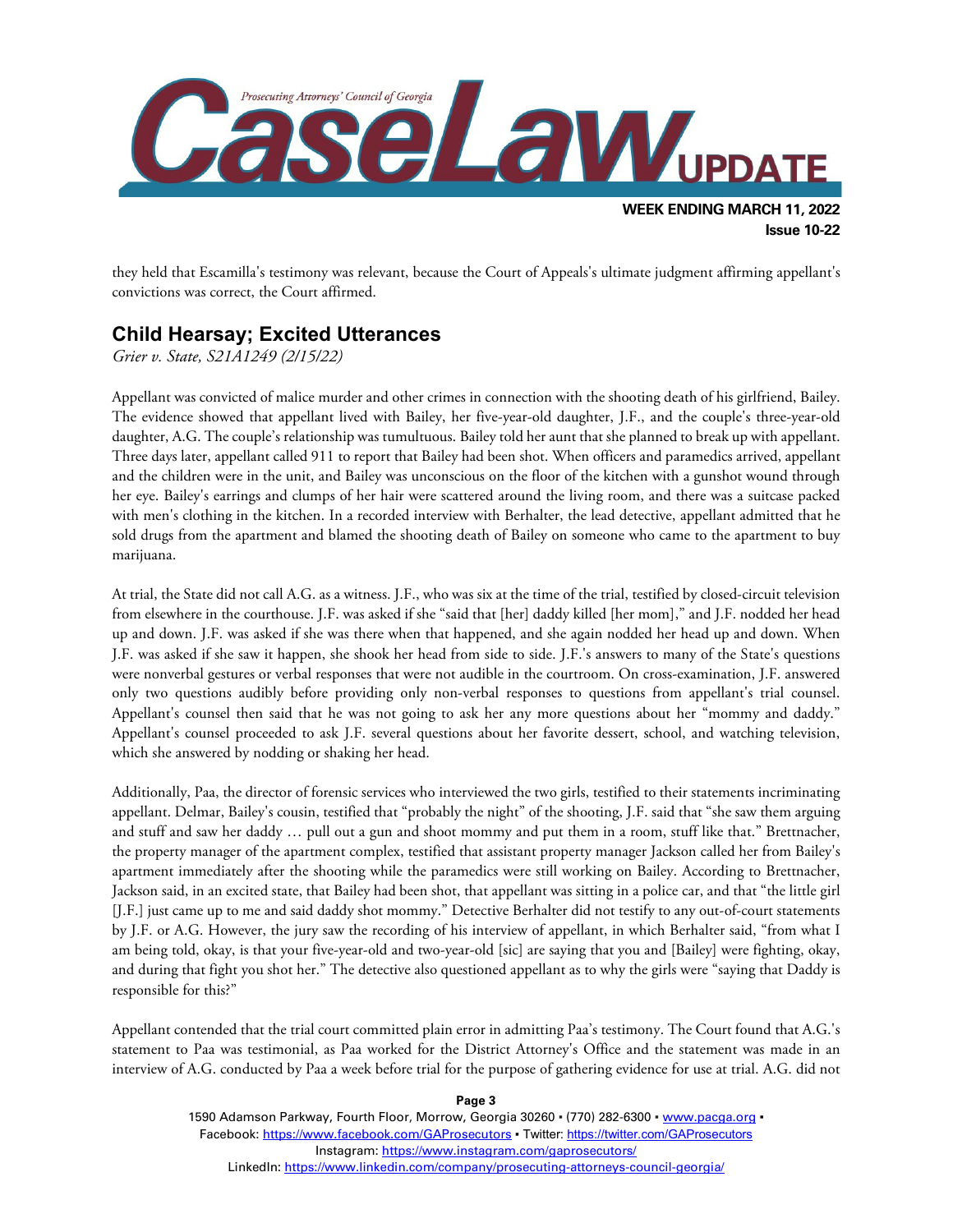

**Issue 10-22**

testify at trial, and appellant had no prior opportunity to cross-examine A.G. about her statement. Thus, Paa's testimony about A.G.'s statement clearly should have been excluded under the Confrontation Clause. Nevertheless, the Court concluded, this did not affect appellant's substantial rights and no new trial was warranted.

However, the Court found, Paa's testimony about statements made by J. F. was admissible. Appellant contended that the Child Hearsay Statute did not apply because a shooting does not constitute "physical abuse" within the meaning of the statute, But, the Court stated, this was not obvious error and appellant failed to point to any precedent where the Court held that a shooting that causes injury does not constitute "physical abuse" under the statute, and it is not unequivocally clear from the words of the Child Hearsay Statute that such a shooting does not qualify as physical abuse.

Appellant then argued that the State failed to provide sufficient notice of Paa's testimony about J.F.'s statement. The Court agreed that the State did not provide any notice of its intent to present child hearsay from Paa. However, absent a showing of prejudice to the defendant and bad faith by the State, the ordinary remedy for failure to comply with a requirement that a witness must be identified prior to trial is simply a continuance to allow for an interview of the witness, and the Court assumed, the trial court would have followed the law if an objection to notice had been made. Thus, because the exclusion of Paa's testimony about J.F.'s statement would not have been required had appellant's counsel objected to the lack of proper notice, appellant did not show clear error.

Appellant argued that J.F. did not actually "testify" at trial as required by the Child Hearsay Statute, because most of her responses were non-verbal, so Paa's testimony about J.F.'s statement was inadmissible. But, the Court found, J.F. did testify at trial, was cross-examined, and provided responses to many of the questions asked to her. That defense counsel willingly abandoned his case-related questioning of J.F. after she provided non-verbal responses to some of the State's questions did not mean she did not "testify" as required by the Child Hearsay Statute.

Appellant contended that the trial court clearly erred in admitting Delmar's testimony. Specifically, he argued that Delmar's testimony about J.F.'s statement should have been excluded because there was no evidence that J.F. made the statement directly to Delmar. But, the Court found, Delmar testified that the statement was made to her alongside other family members, and nothing in the Child Hearsay Statute precludes the admission of a statement simply because it was made to multiple people simultaneously. The evidence showed that Delmar was an original recipient of J.F.'s statement, so this argument failed.

Next, appellant argued that the trial court erred in admitting Brettnacher's testimony. However, the Court stated, the trial court did not err, much less commit plain error, in admitting Brettnacher's testimony that J.F. told Jackson that "daddy shot mommy," because both Jackson's statement to Brettnacher and J.F.'s statement to Jackson were admissible as excited utterances. Here, Brettnacher testified that Jackson was in an "excited" state when she called from appellant and Bailey's apartment shortly after the shooting and told Brettnacher that J.F. said that "daddy shot mommy." And while there was no direct testimony that J.F. was under the stress of excitement caused by the shooting when she told Jackson that "daddy shot mommy," the trial court could have reasonably concluded from the circumstances that J.F. was in such a state when she made the statement to Jackson. J.F.'s testimony indicated that she was in the apartment when the shooting occurred and, according to Brettnacher, the paramedics were still trying to resuscitate J.F.'s mother when Jackson called Brettnacher from the apartment and relayed what J.F. said to Jackson. Thus, the circumstances indicated that this statement was made

**Page 4**

1590 Adamson Parkway, Fourth Floor, Morrow, Georgia 30260 · (770) 282-6300 · [www.pacga.org](http://www.pacga.org/) · Facebook:<https://www.facebook.com/GAProsecutors> . Twitter[: https://twitter.com/GAProsecutors](https://twitter.com/GAProsecutors) Instagram[: https://www.instagram.com/gaprosecutors/](https://www.instagram.com/gaprosecutors/) LinkedIn:<https://www.linkedin.com/company/prosecuting-attorneys-council-georgia/>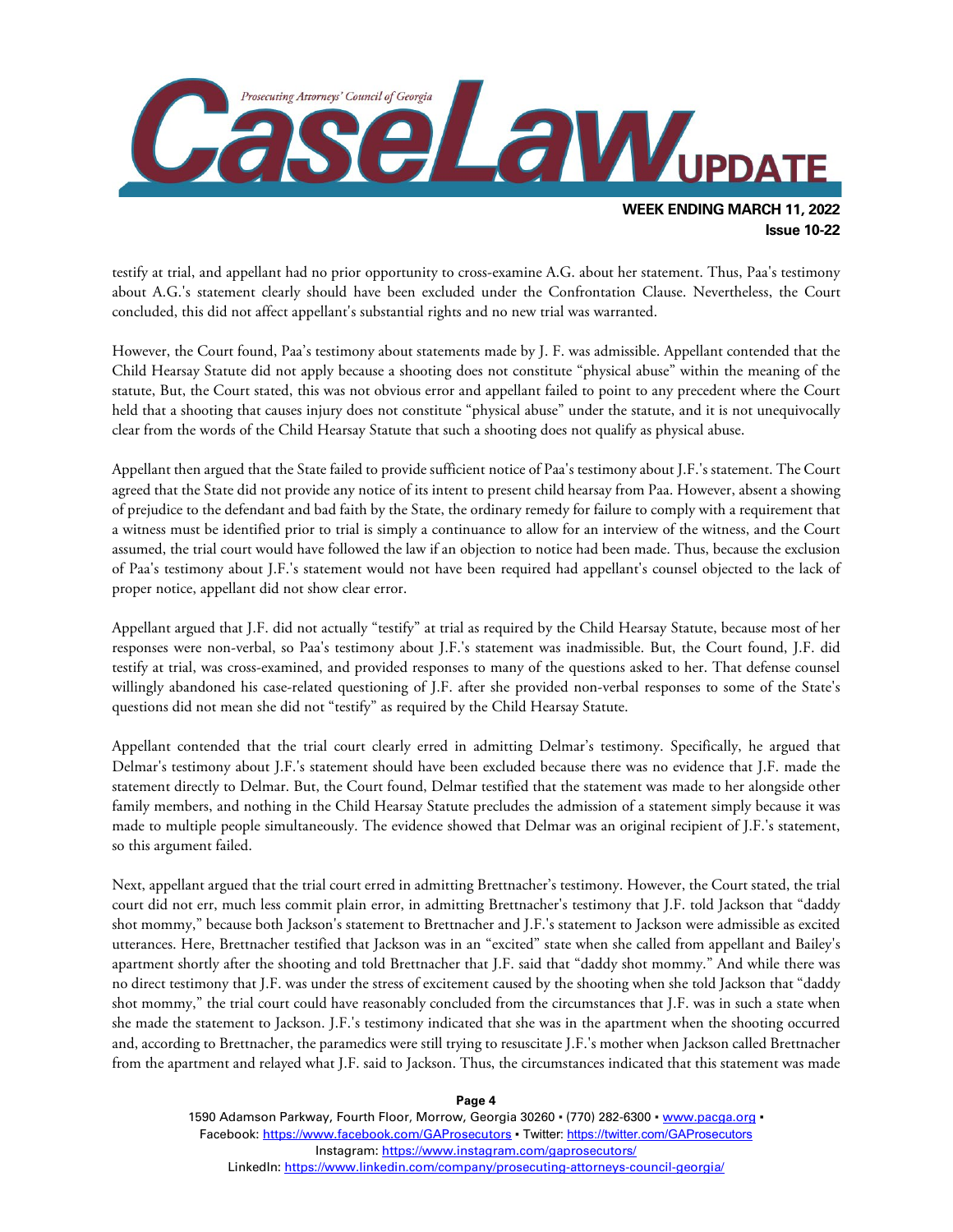

close in time to the shooting. Accordingly, the Court concluded, J.F.'s statement to Jackson, which Jackson relayed to Brettnacher, was admissible.

Finally, appellant contended that the trial court erred in admitting Detective Berhalter's interview with him. The Court again disagreed. The Court found that it was not clear legal error to admit the part of the recording of Detective Berhalter's interview with appellant where Detective Berhalter referenced statements by J.F. and A.G. that appellant shot Bailey during a fight and that he was responsible for the shooting, as the statements were not hearsay. The detective's statements were clearly not meant to establish as true that the others had implicated appellant, but were simply a part of an interrogation technique. In other words, what Detective Berhalter asked of or said to appellant during interrogation was not offered for its truth, but rather to establish what questions or statements appellant was responding to and the effect the former had on appellant as the listener. Therefore, the Court held, because Detective Berhalter's recorded statements were not hearsay, the trial court did not clearly err in admitting them.

### **Special Demurrers; Supersedeas Effect of Notice of Appeal**

*Sanders v. State, S21A0983 (2/15/22)*

Appellant was granted an interlocutory appeal from the denial of her special demurrer. Very briefly stated, the record showed that in 2018, appellant was indicted and filed a special demurrer. No hearing on this special demurrer was had. In 2020, appellant was re-indicted for two counts of felony murder predicated on conspiracy to commit aggravated assault and conspiracy to commit armed robbery (Counts 1 and 2, respectively); conspiracy to commit aggravated assault (Count 3); conspiracy to commit armed robbery (Count 4); criminal solicitation (Count 5); and trafficking methamphetamine or amphetamine (Count 6) (the "Second Indictment"). On January 12, 2021, Sanders filed a special demurrer to the Second Indictment, which the trial court summarily denied on January 22, 2021. However, the trial court gave appellant a certificate of immediate review, appellant timely petitioned the Supreme Court for review and the Court granted the petition on March 11, 2021. Appellant then timely filed his notice of appeal. On May 26, 2021, the State re-indicted appellant and moved to nolle prosequi the first two indictments, which the trial court granted.

The State contended that the appeal was now moot. The State argued that OCGA § 5-6-45 (a) governs the notice of appeal here, and because appellant has not been sentenced to death or admitted to bail, that there is no supersedeas in effect. But, the Court stated, appellant' appeal is from the timely grant of a certificate of immediate review and the grant of an appeal by the Court pursuant to OCGA § 5-6-34 (b). Thus, OCGA § 5-6-45 (a) does not govern the application of supersedeas here, but rather, OCGA § 5-6-34 (b) does. Moreover, under the general principle that the trial court is divested of jurisdiction to alter the judgment or order appealed from, the trial court was without jurisdiction to nolle pros the Second Indictment. Thus, the Court found, because appellant's notice of appeal deprived the trial court of the authority to enter an order of nolle prosequi as to the Second Indictment while this appeal was pending, the order of nolle prosequi was a nullity.

Count 1 charged that "on the 22nd day of January, 2018, while in the commission of the offense of Conspiracy to Commit Aggravated Assault, a felony, [appellant] did cause the death of Eugene Singletary, a human being, by gunshot, contrary to the laws of said State, the good order, peace and dignity thereof." Appellant argued that Count 1 was insufficient because it failed to allege proximate cause in sufficient detail and that she should have been given more information about the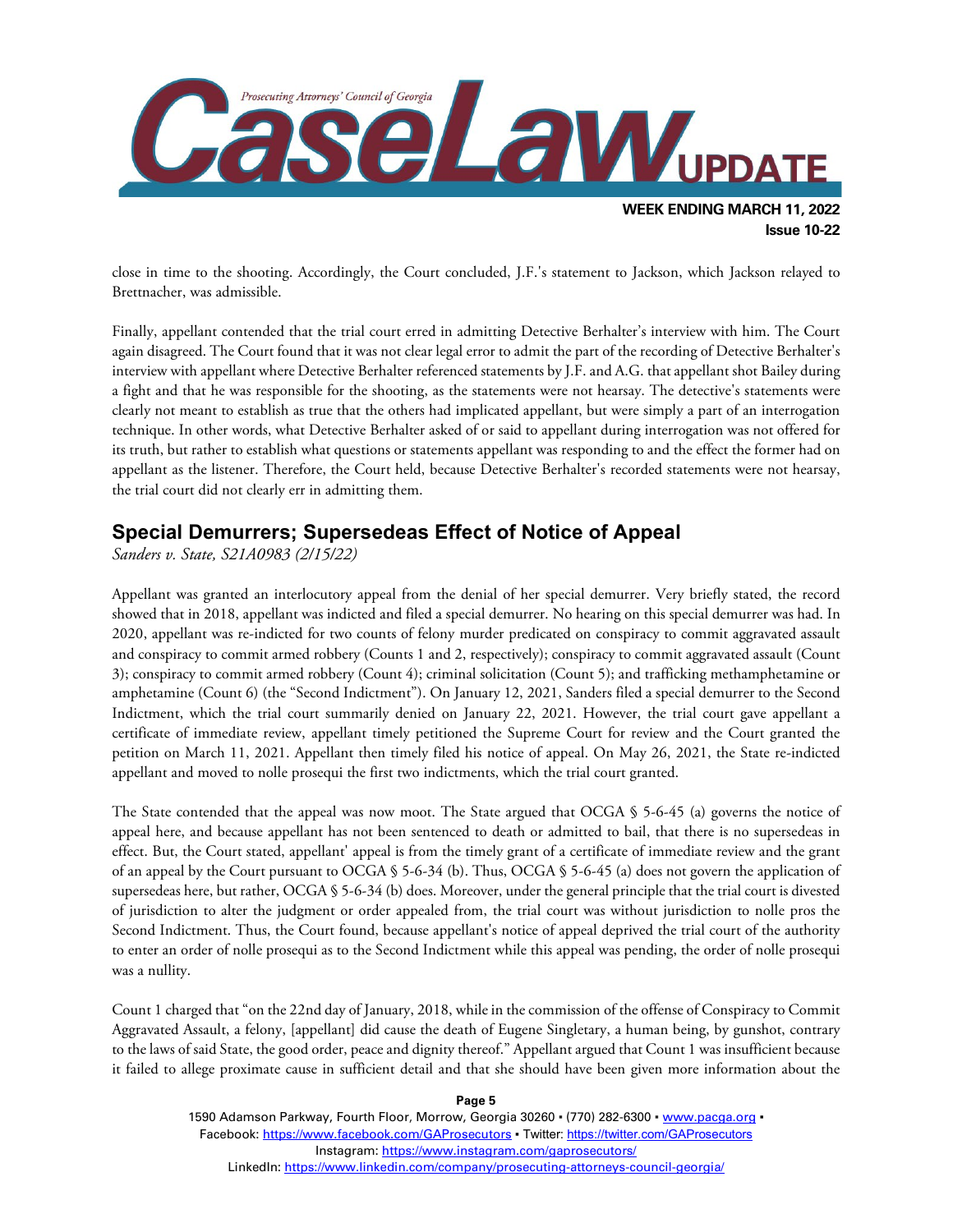

causal link between the alleged conspiracy and Singletary's death. The Court disagreed. Count 1 alleges that appellant caused Singletary's death by gunshot while in the commission of conspiracy to commit aggravated assault. The indictment therefore contains the requisite causal element, gives appellant notice of the charge against her, and enables her to intelligently prepare a defense and safeguard against double jeopardy. While appellant may desire greater detail about how the conspiracy resulted in Singletary's death, it is not required that the indictment give every detail of the crime. Instead, the additional detail desired by appellant may be supplemented by the pretrial discovery she receives and any investigation her counsel conducts. Thus, the Court concluded, the language of the indictment is not too vague to inform appellant of the charges against her, and the trial court did not err in denying the special demurrer on these grounds.

Appellant also contended that Count 1 is flawed because it fails to sufficiently allege a conspiracy. Specifically, she argued that Count 1 fails to identify a co-conspirator or an overt act in furtherance of the conspiracy. But, the Court stated, although each count must be wholly complete within itself and contain every allegation essential to constitute the crime, this rule applies only to the offense rather than the form and the indictment is read as a whole. Appellant's claim that Count 1 must be vacated because it did not allege the essential elements of the underlying offense of conspiracy to commit aggravated assault is a challenge to the form of the indictment. Accordingly, because the indictment must be read as a whole, the Court stated it must consider whether Count 3, which charges appellant with conspiracy to commit aggravated assault, provides the information appellant complains is missing from Count 1. And here, Count 3 charges appellant with conspiracy to commit aggravated assault, and it alleges that appellant "did unlawfully conspire with Eugene Singletary" to commit an aggravated assault against Conley. Thus, assuming without deciding that appellant is correct in arguing that a co-conspirator had to be identified for the indictment to be constitutionally sufficient, Count 3 provides this information. Also, the Court found, Count 3 further alleges "the overt acts of planning to assault said Chaz Conley and texting him to lure him to a certain location under false pretenses[.]" Appellant argued that "planning to assault" Conley does not qualify as an overt act. Assuming, arguendo, that appellant is correct in this assertion, the allegation that appellant texted Conley "to lure him to a certain location under false pretenses" sufficiently sets forth an overt act, and the Court stated, it found no authority requiring the indictment to set forth the particulars of the overt act in greater detail than what is alleged here. Accordingly, the Court concluded, the conspiracy elements alleged in Count 3 can be considered with Count 1 for this analysis and Count 1 is not subject to a special demurrer on the ground that it does not sufficiently allege a conspiracy.

Appellant next contended that Count 1 is subject to a special demurrer because it fails to allege facts about the aggravated assault she allegedly conspired to commit. Specifically, she argued that she cannot tell from the indictment whom she allegedly planned to assault or how she planned to do so. The Court stated that an indictment does not have to contain every detail of the crime to withstand a special demurrer, but rather must allege the underlying facts with enough detail to sufficiently apprise the defendant of what she must be prepared to meet. Here, Count 3 alleges that appellant conspired to assault an identified victim, Conley. Because the indictment is considered as a whole, the victim's identification provided in Count 3 may be used to provide the information that appellant complains is missing from Count 1. And, the Court found, the indictment is detailed enough for appellant to prepare her defense to the charge of felony murder predicated on conspiracy to commit aggravated assault without additional information regarding precisely how she planned to commit the aggravated assault. Because appellant had notice that the charge of felony murder predicated on conspiracy to commit aggravated assault involved the use of a firearm, appellant was sufficiently informed that she would need to defend against all the possible ways in which she could have planned to commit an aggravated assault using a firearm. Accordingly, the Court held, appellant's arguments that a special demurrer was warranted as to Count 1 on these grounds failed.

**Page 6**

1590 Adamson Parkway, Fourth Floor, Morrow, Georgia 30260 · (770) 282-6300 · [www.pacga.org](http://www.pacga.org/) · Facebook:<https://www.facebook.com/GAProsecutors> . Twitter[: https://twitter.com/GAProsecutors](https://twitter.com/GAProsecutors) Instagram[: https://www.instagram.com/gaprosecutors/](https://www.instagram.com/gaprosecutors/) LinkedIn:<https://www.linkedin.com/company/prosecuting-attorneys-council-georgia/>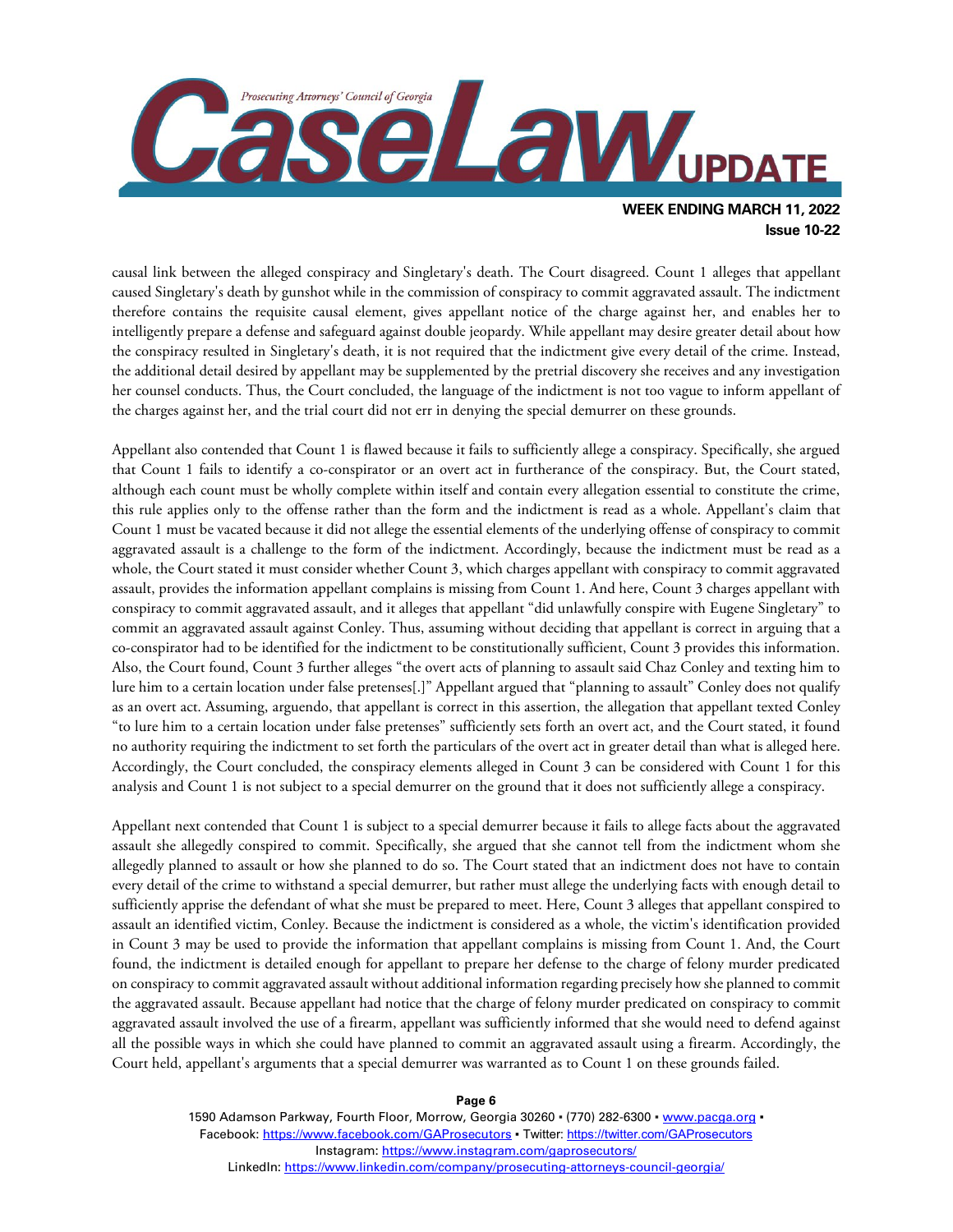

Appellant further argued that Count 1 is subject to a special demurrer because it fails to sufficiently allege an inherently dangerous or life-threatening underlying felony. Specifically, she argued that the count must allege the element that aggravates the crime above a simple assault. The Court agreed that this is true where a defendant is charged with aggravated assault. But Count 1 charges appellant with felony murder based on the "offense of Conspiracy to Commit Aggravated Assault, a felony," and further alleges that appellant caused the death of Singletary by gunshot. Thus, regardless of whether the State was required to name an inherently dangerous felony in this count, the indictment implicitly alleged the use of a deadly weapon (a gun) in the actions leading to the death of Singletary, which sufficiently supports the aggravated nature of the assault. Therefore, appellant's argument that Count 1 should have been dismissed failed.

Appellant contended that her special demurrer as to Count 4 should have been granted because it is a duplicative charge. The Court noted that Count 4 is captioned "conspiracy to commit armed robbery," but the substance of this Count is the same as Count 3, which alleges a conspiracy to commit aggravated assault. The substance, not the caption, of the indictment controls. Because Count 4 is "entirely duplicative" of another count and provides no additional facts by which it could be distinguished from that count, the trial court erred in denying appellant's special demurrer as to Count 4.

Next, appellant argued that her special demurrer as to Count 5 should have been granted because it fails to allege any facts supporting the charged offense. Count 5 states "[O]n the 22nd day of January, 2018, with intent that another person engage in conduct constituting a felony, [appellant] did request Chaz David Conley to commit the felony offense of Violation of the Georgia Controlled Substances Act: Possession of a Controlled Substance, contrary to the laws of said State, the good order, peace and dignity thereof." The Court stated that while an indictment does not have to contain every detail of the crime to withstand a special demurrer, it must state the essential elements of the offense charged and must allege the underlying facts with enough detail to sufficiently apprise the defendant of what she must be prepared to meet. Here, the Court determined, Count 5 of the Second Indictment failed to allege any underlying facts, such as what drug appellant requested that Conley possess or in what quantity, that constitute a felony violation of the Georgia Controlled Substances Act. As written, Count 5 does not give appellant enough information about the criminal solicitation charge to prepare her defense intelligently, as appellant could have violated the statute in a number of possible ways. And although the indictment is read as a whole, it was not clear from the allegations in the Second Indictment that the drug referenced in Count 6, which alleges that appellant committed felony trafficking of methamphetamine, is the same drug that appellant is alleged to have requested Conley to possess in violation of the Georgia Controlled Substances Act in Count 5. Accordingly, the Court held, the special demurrer should have been granted as to Count 5, and the trial court erred in denying it.

Finally, appellant argued that that the trial court should have granted her special demurrer as to Count 6 because the title of the count is confusing, the count does not specify whether she is being charged with a felony or misdemeanor, the count alleges an incorrect date, and the count contains a grammatical error. The Court disagreed that the alleged errors warrant special demurrer as to this count. The Court found that while the title of this count could cause confusion, the substance of the indictment controls, not the caption. And the substance of Count 6 clearly identifies methamphetamine as the controlled substance in question. Also, it is clear from the amount of methamphetamine specified in the indictment i.e., over 28 grams — that appellant is being charged with felony trafficking in violation of OCGA § 16-13-31 (e). And as to the allegation that Count 6 alleges an incorrect date and contains a grammatical error, the Court stated that when a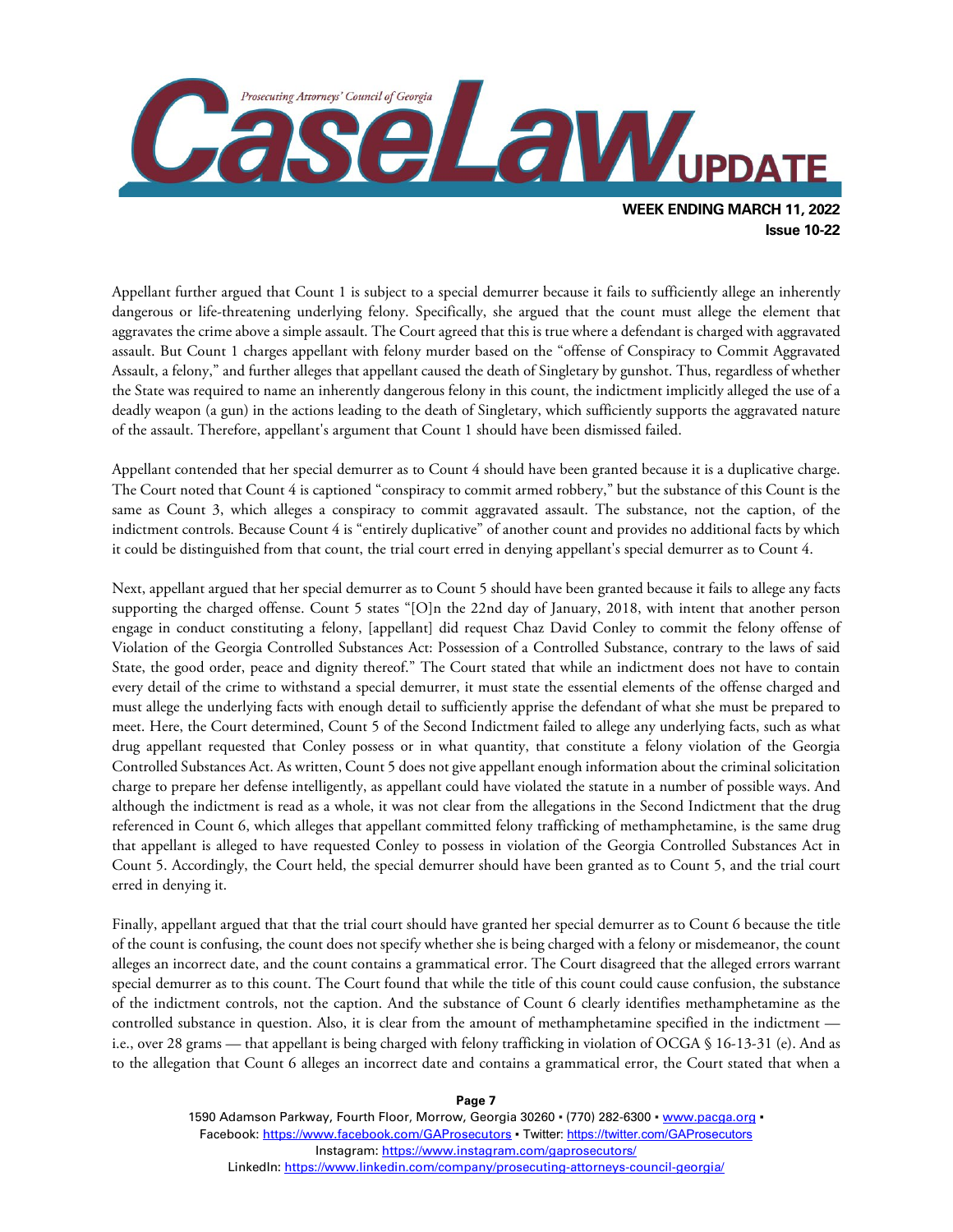

special demurrer points out an immaterial defect, the trial court need not dismiss the defective charge, but may strike out or correct the erroneous portion of the indictment. Thus, the trial court did not err in denying appellant's special demurrer as to Count 6, and its judgment on that count was affirmed.

### **Motions for Mistrial; Right of Confrontation**

*Williams v. State, S22A0210 (2/15/22)*

Appellant was convicted of malice murder and other offenses in connection with a drive-by shooting. Relying on *Soto v. State*, 285 Ga. 367, 369 (2) (2009), he contended that he was denied his right to a fair trial when a witness, co-indictee Jackson, refused to answer certain questions during his testimony. Specifically, appellant argued, the trial court should have granted his motion for mistrial, because the refusal left the jury with the impression that Jackson was afraid to testify because appellant, the only remaining defendant, had threatened him.

The record showed that Jackson refused to answer several questions on direct examination, but he continued to testify and respond to the State's questions after appellant's motion for mistrial was made and denied. On cross-examination, Jackson again refused to answer certain questions, but acknowledged that he had made statements to the police and that those statements were true. Appellant's trial counsel asked Jackson whether he had declined to answer certain questions because he had been threatened by appellant, and Jackson denied that he had been threatened by appellant or by anyone else. Appellant's trial counsel also elicited admissions from Jackson that Jackson had entered into a plea agreement to serve 25 years in prison and that he had lied to the police during their investigation, and directly challenged Jackson regarding his honesty and truthfulness.

Here, the Court found, unlike the witness in *Soto*, Jackson did not decline to testify altogether. The main and essential purpose of the right of confrontation is to secure for the opponent the opportunity of cross-examination. And here, appellant was able to conduct a thorough cross-examination, and Jackson's testimony in many respects actually inured to appellant's benefit, Therefore, the Court concluded, the trial court did not abuse its broad discretion in denying a motion for mistrial under these circumstances.

### **Motions to Sever; Combined Jury and Bench Trials**

*Maddox v. State, S21A0967 (2/15/22)*

Appellant was indicted for malice murder. His jury trial was conducted simultaneously with the bench trial of his codefendant, Evans. The evidence, briefly stated, showed that the victim was walking in an apartment complex parking lot when Evans grabbed the victim by the hand as appellant walked toward them. Witnesses saw appellant punch, kick and choke the victim after the victim failed to pay the money appellant claimed the victim owed him. Crews, another trial witness, was nearby while the attack was happening. The jury convicted appellant and the trial court acquitted Evans.

Appellant first contended that the trial court erred by holding a jury trial for him and a bench trial for Evans at the same time. The Court noted that the propriety of conducting joint bench and jury trials at the same time, and whether any special considerations for conducting such trials in this manner are necessary, appear to present questions of first

> 1590 Adamson Parkway, Fourth Floor, Morrow, Georgia 30260 · (770) 282-6300 · [www.pacga.org](http://www.pacga.org/) · Facebook:<https://www.facebook.com/GAProsecutors> . Twitter[: https://twitter.com/GAProsecutors](https://twitter.com/GAProsecutors) Instagram[: https://www.instagram.com/gaprosecutors/](https://www.instagram.com/gaprosecutors/) LinkedIn:<https://www.linkedin.com/company/prosecuting-attorneys-council-georgia/>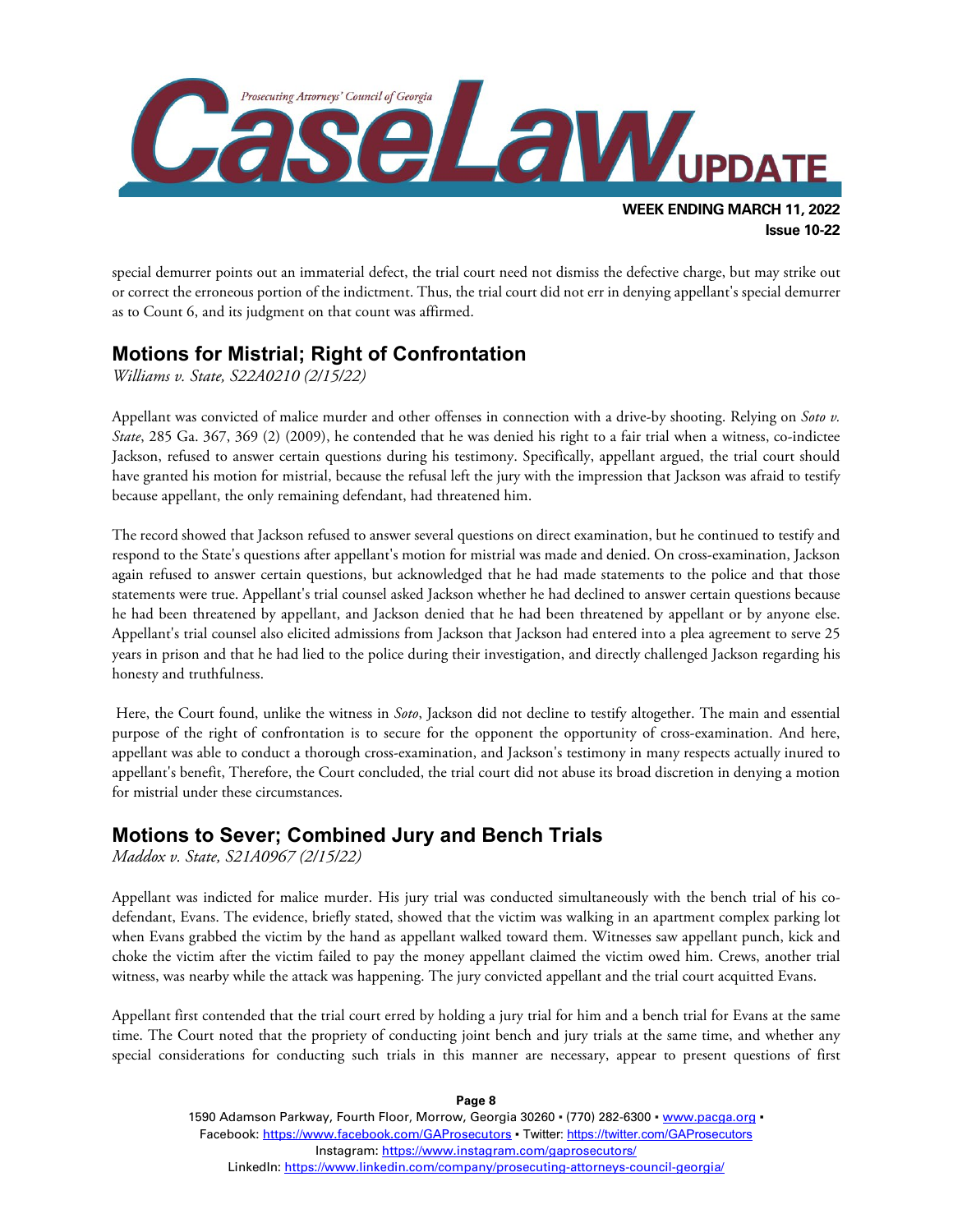

impression. However, the Court stated, it did not need to reach these questions because by failing to object to this arrangement when it was announced by the trial court, appellant waived any claim of error on appeal.

Next, appellant argued that the trial court abused its discretion by denying his motion to sever, which he filed on the day after the trial court announced that it would conduct simultaneous jury and bench trials. The Court disagreed.

The Court found that appellant failed to make the required showing of prejudice to show that his motion to sever should have been granted. As the trial court determined, the joint trial did not present a significant likelihood of confusion of the evidence and law, or the possibility that evidence introduced against Evans might be improperly considered against appellant. There were only two defendants, both were charged jointly with the same crimes, and the law applicable to each was substantially the same. The fact that Evans pointed to appellant as the one solely responsible for strangling the victim did not in itself indicate that the jurors were confused by the presentation of evidence, even with appellant's different argument that it was in fact Crews or someone else who committed the crime. Further, appellant did not show, or even argue, that there was any evidence presented solely against Evans or that any such evidence was clearly stronger than the evidence against appellant.

Nevertheless, appellant contended, he was prejudiced by Evans's counsel using his cross-examination of the State's witnesses to elicit testimony that showed that appellant was guilty of the crimes and that Evans was not. Appellant pointed specifically to Evans's counsel's cross-examinations of Brown and Sheffield, during which counsel asked several questions that attempted to clarify that the witnesses saw appellant attacking Smith while Evans stood by. However, the Court found, such questioning did not elicit additional evidence regarding appellant's involvement in the crimes beyond what the State elicited on direct examination. The cross-examinations simply drew out further details suggesting that Evans never punched or choked the victim. The cross-examination of these witnesses by Evans's counsel did not prejudice appellant, as the specific testimony that was elicited was admissible against appellant and did not add any new facts tending to incriminate appellant.

Furthermore, the Court noted, although the cross-examinations arguably damaged appellant's case by undermining his arguments to the jury that it could have been Crews who killed Smith and that Crews, Sheffield, and Brown had conspired to blame the victim's killing on appellant, the State's direct examination also damaged these arguments. Appellant thus failed to show any specific prejudice resulting from antagonistic defenses that would have required the trial court to grant his motion to sever.

Moreover, the Court found, the procedural safeguards implemented by the trial court and parties further prevented confusion of the evidence. Among the measures taken to avoid confusion, the parties agreed that the jury would not hear opening statements and closing arguments by Evans's counsel, and the trial court made clear to the jurors that they should not consider Evans's guilt or innocence in their deliberations. Therefore, the Court stated, to the extent a joint bench and jury trial affects a decision on severance, the steps taken here were sufficient to support the trial court's decision not to sever.

> 1590 Adamson Parkway, Fourth Floor, Morrow, Georgia 30260 · (770) 282-6300 · [www.pacga.org](http://www.pacga.org/) · Facebook:<https://www.facebook.com/GAProsecutors> . Twitter[: https://twitter.com/GAProsecutors](https://twitter.com/GAProsecutors) Instagram[: https://www.instagram.com/gaprosecutors/](https://www.instagram.com/gaprosecutors/) LinkedIn:<https://www.linkedin.com/company/prosecuting-attorneys-council-georgia/>